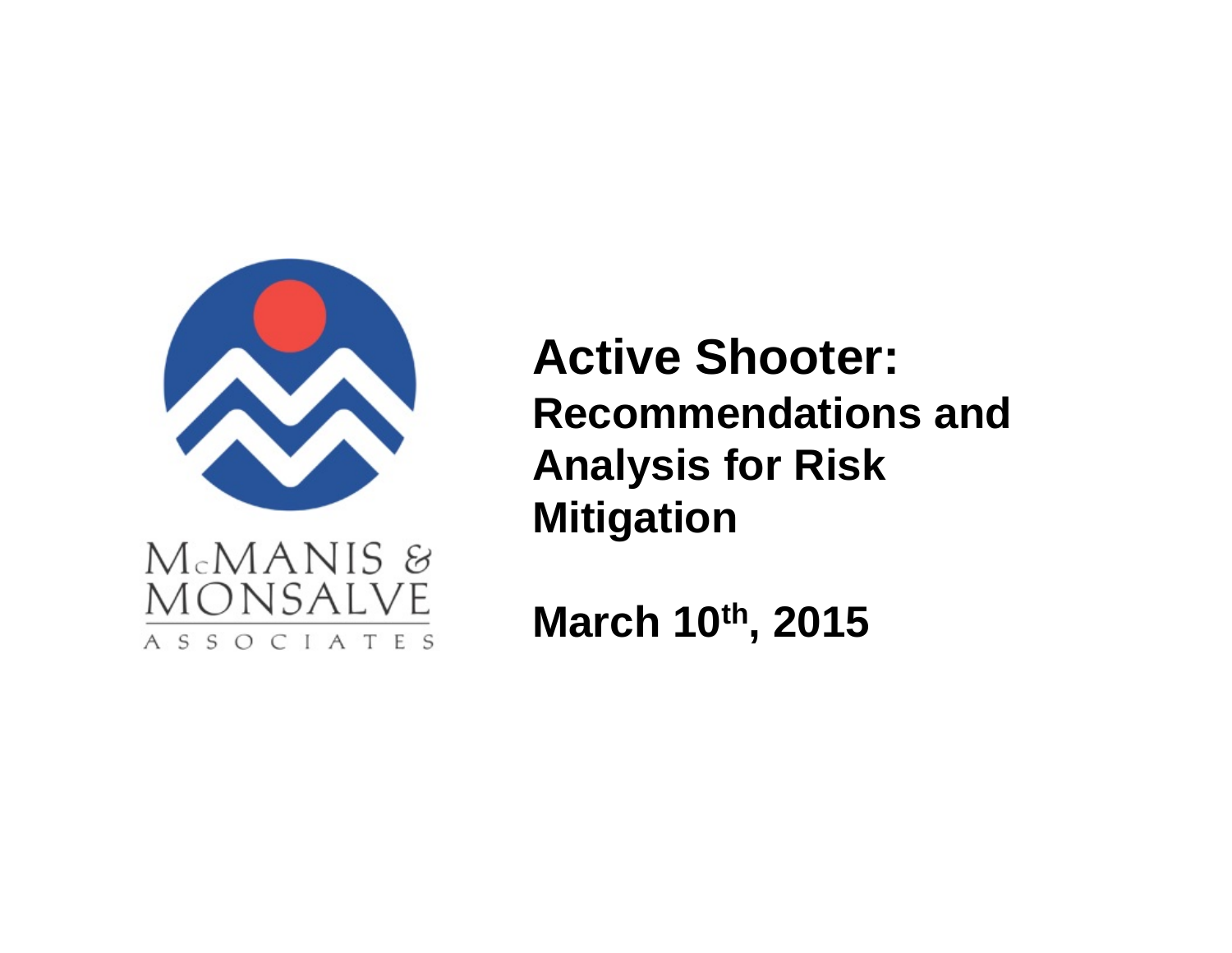**Today's Discussion:**



Defy risk.

- Active Shooter Overview
- Changes in Response
- Planning & Mitigation
- Key Take Aways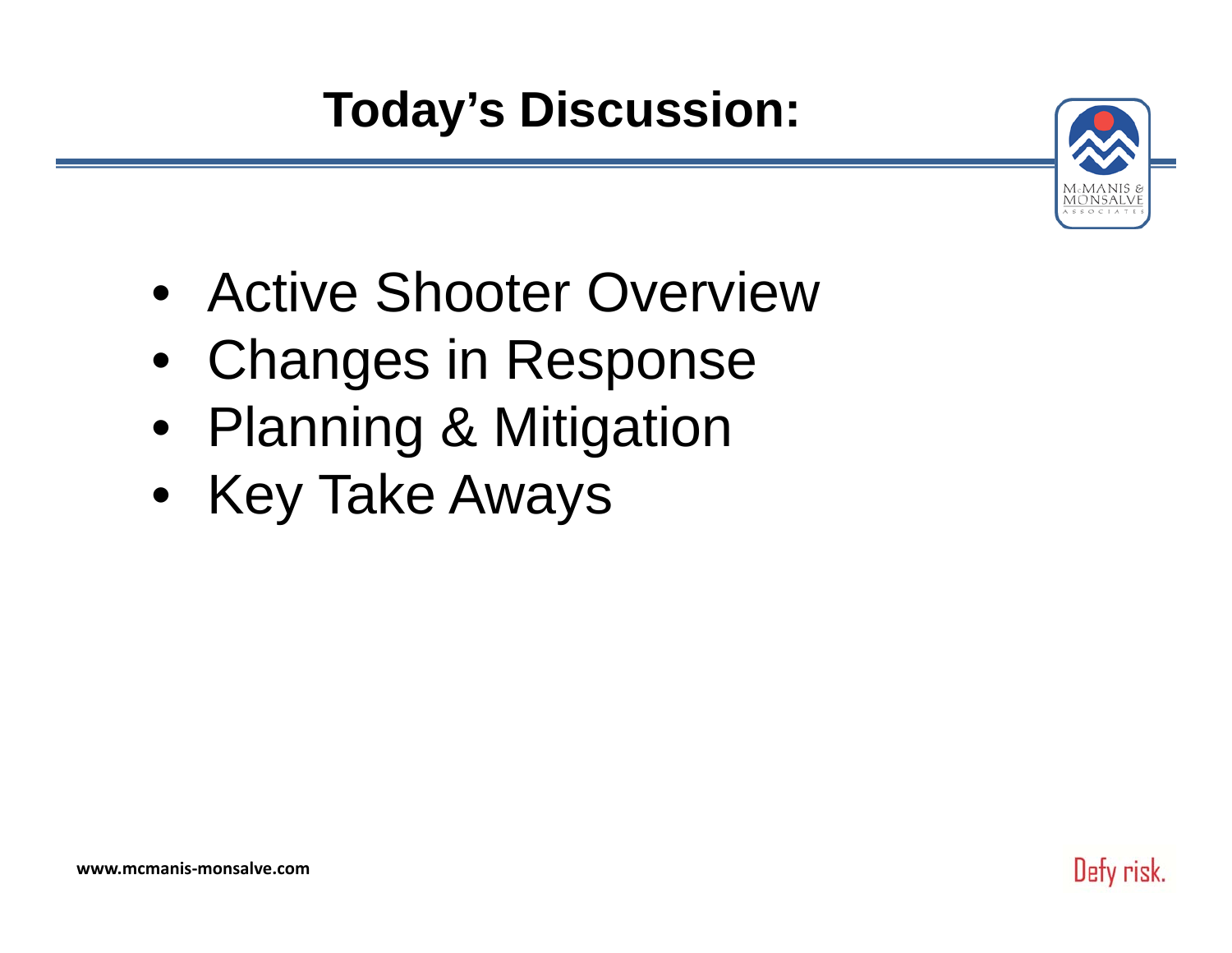

"an individual(s) actively engaged in killing or attempting to kill people in <sup>a</sup> confined and populated area; in most cases, **active shooters** use firearm[s] and there is no pattern or method to their selection of victims."

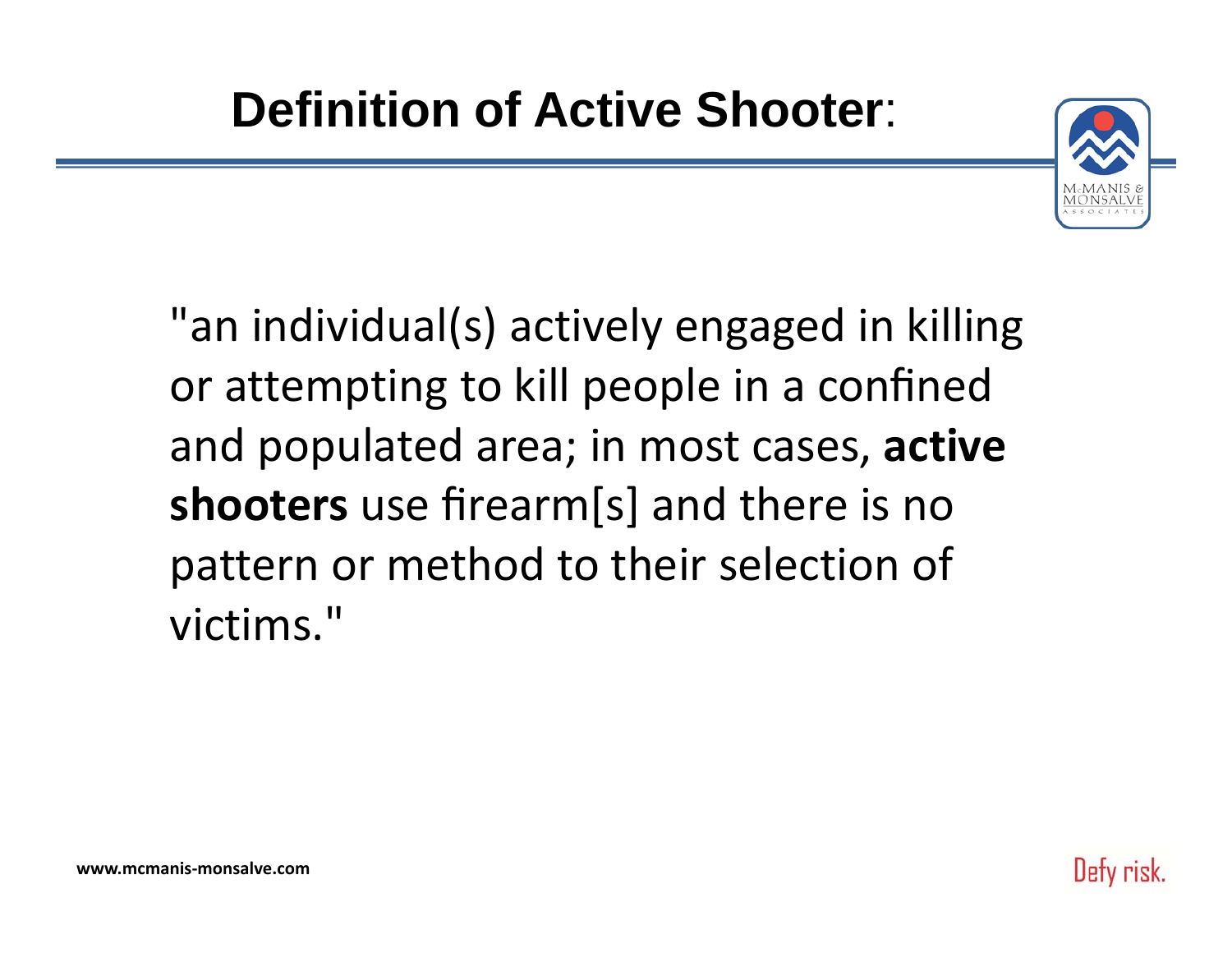

Source: A Study of Active Shooter Incidents in the United States Between 2000 and 2013

**www.mcmanis‐monsalve.com**

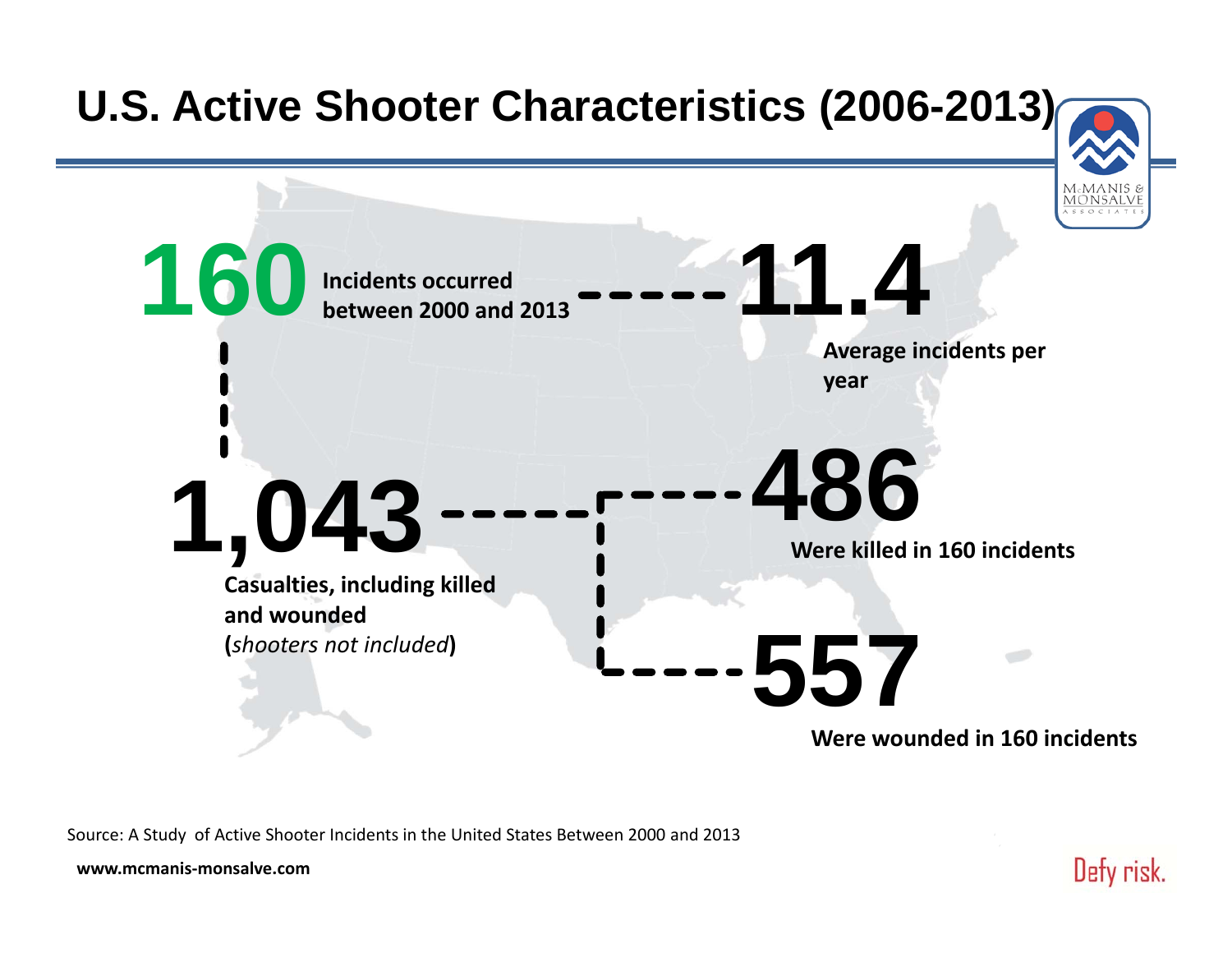

# **Out of 160 incidents:**

- •44 ended in under 5 minutes
- 23 ended in under 2 minutes
- •64 were considered "mass shootings"
- •107 ended before police arrived on scene
- •90 were ended by the shooter
- • Majority have happened in education or commerce settings.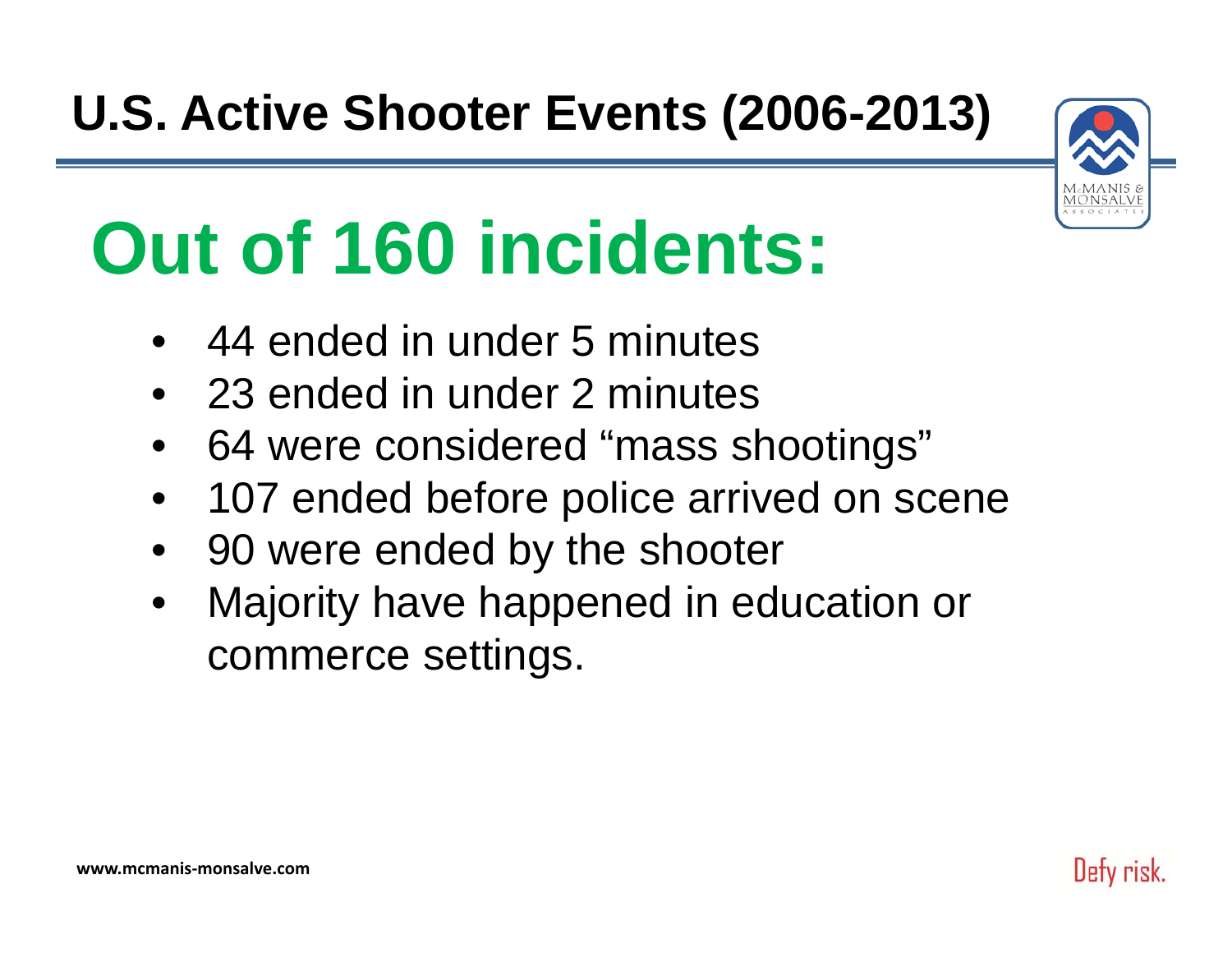# **Changes in Response:**



#### Police and civilian responses have adapted and changed based on previous incidents

Civilian Response



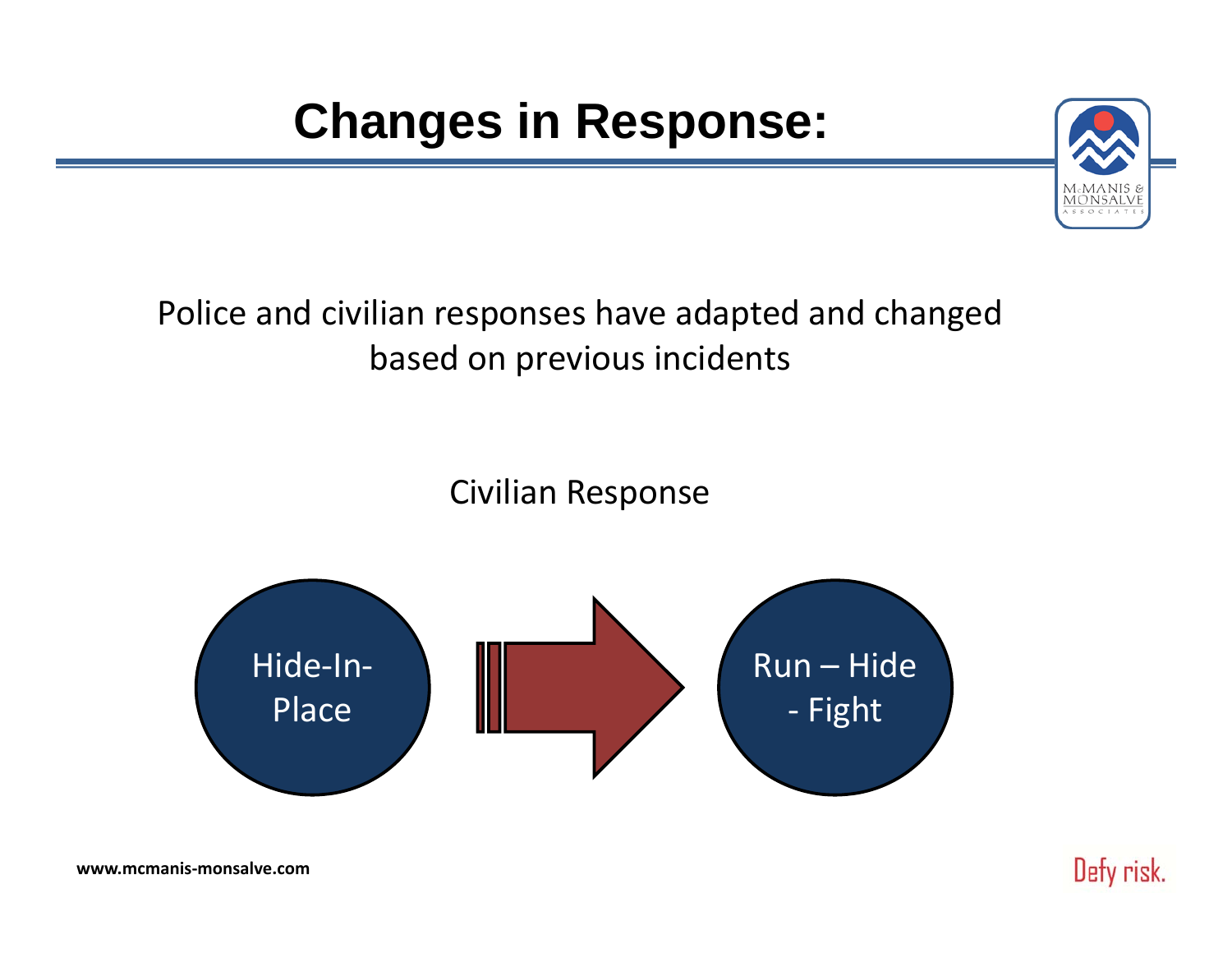### **Hide-In-Place vs. Run-Hide-Fight**



• Hide‐in‐Place was predominant planning response for active shooter events.

• Run‐Hide‐Fight has evolved based on outcomes and data of previous events



**Shelter-In-Place** 

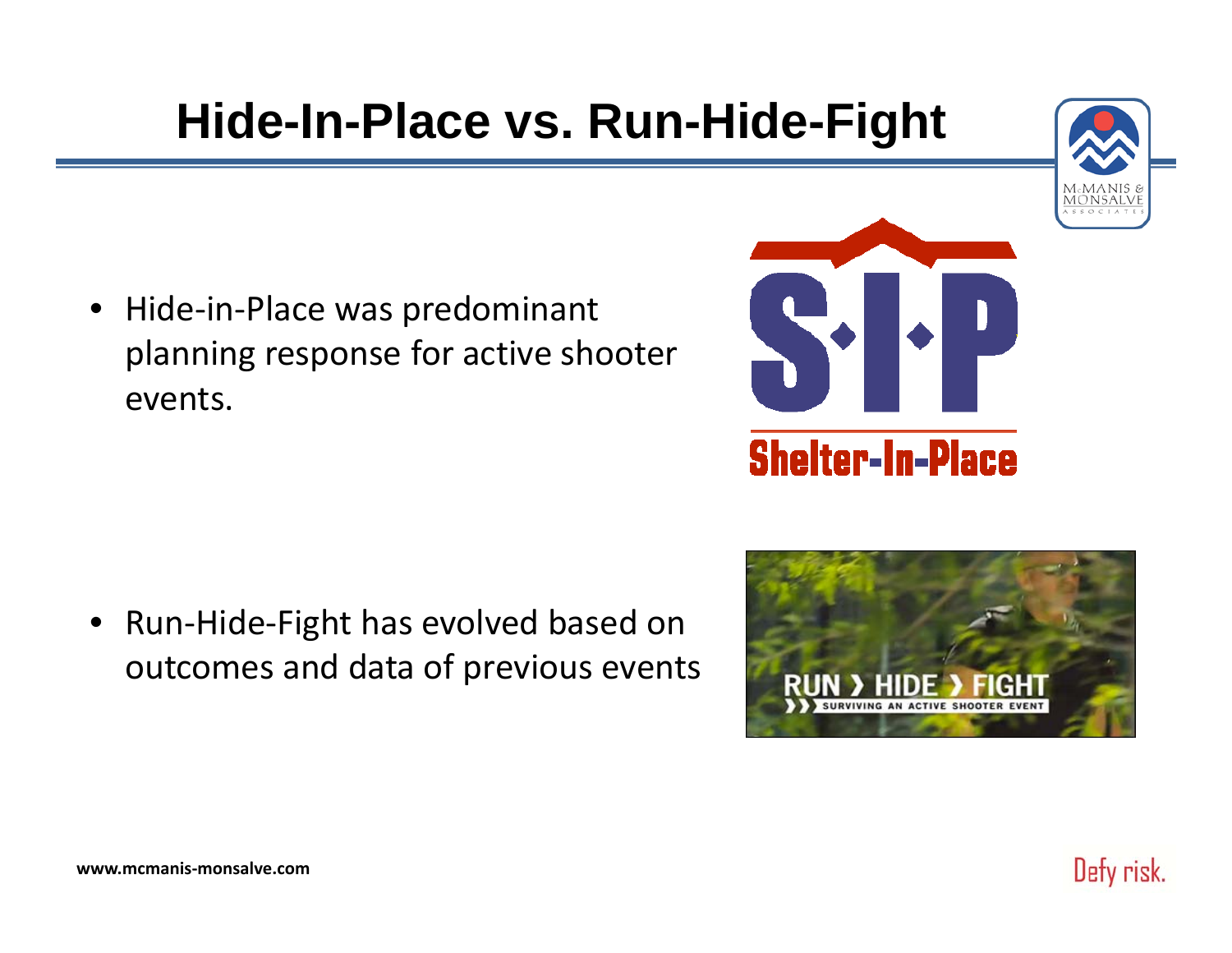# **Police/Tactical Response**



- • Original focus of police training at that time was: **contain, secure the perimeter and wait for SWAT.**
- Police focus now on two primary goals:
	- Stop the killing
	- Stop the dying
- Police will actively engage shooter as <sup>a</sup> response.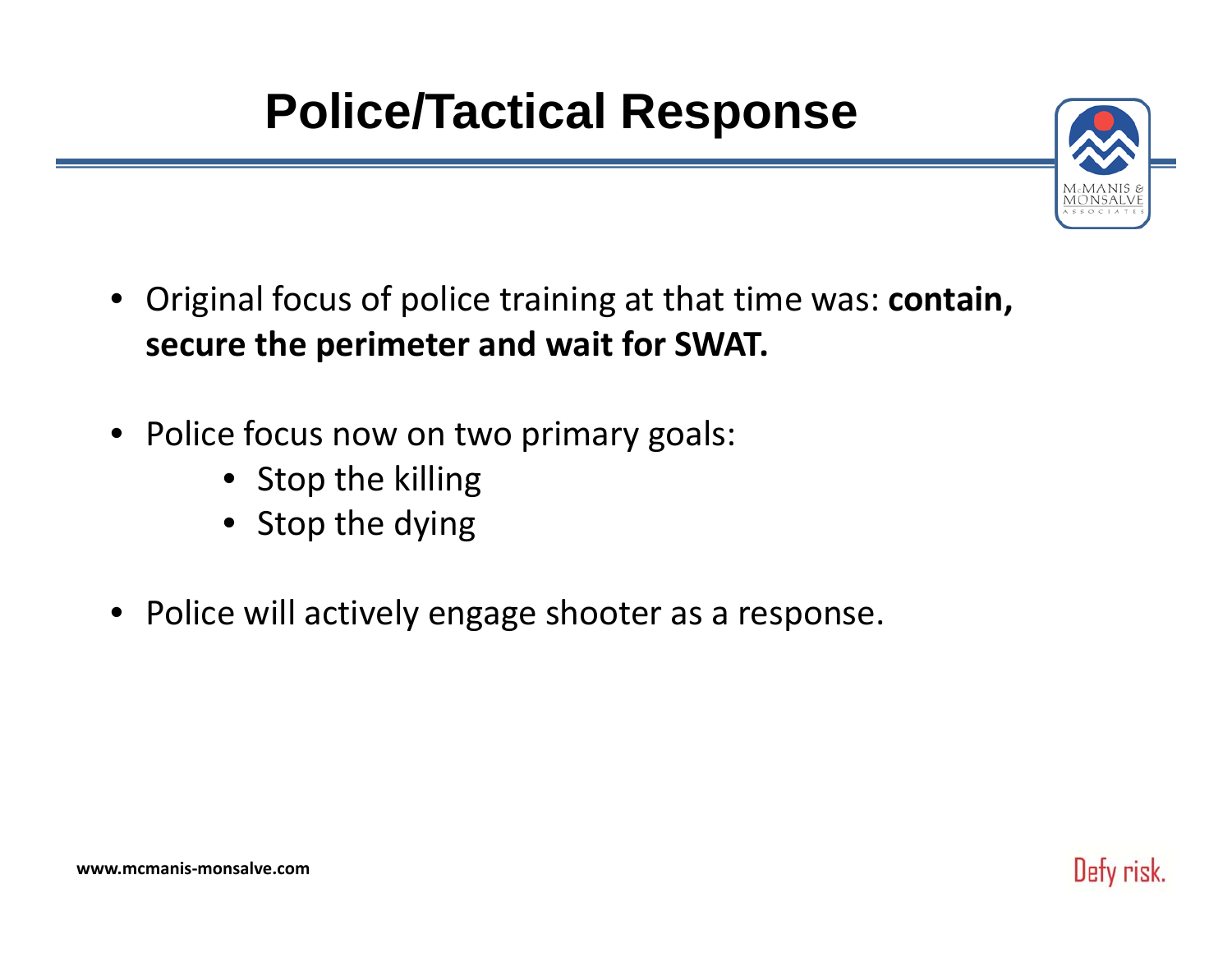# **Challenges Facing Organizations**

#### **Live Example:**

- •Large employee size 1700 – 2000 persons on premises
- Personnel include employees, vendors, contractors, students, visitors, researchers/scientists
- Multiple locations within region with employees travelling back and forth, and on‐site daycare
- Sensitive equipment/information/systems/materials
- Armed guard force
- Unsecured access to facility grounds





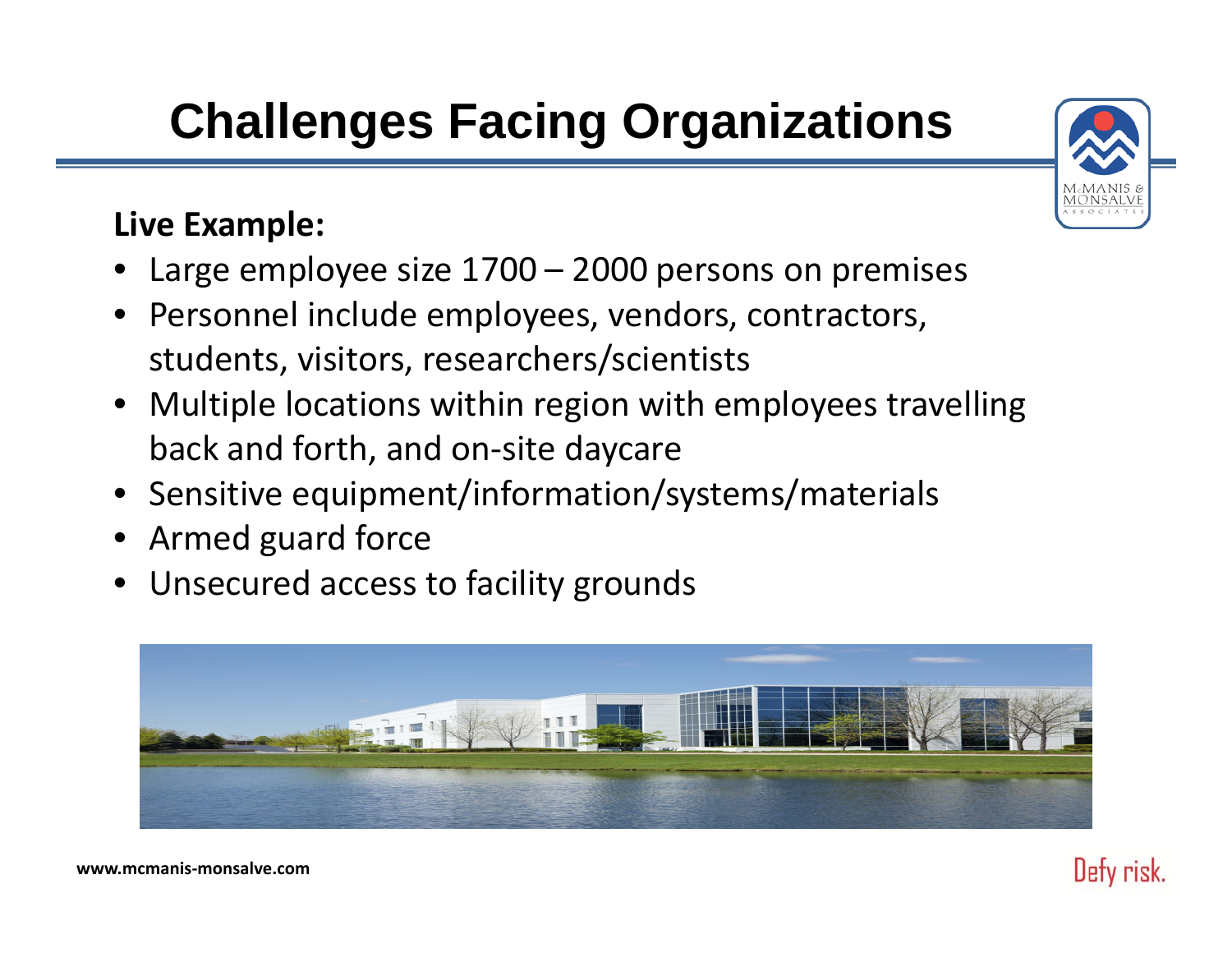# **Management / Organizational Response**





**Security Measures**

**www.mcmanis‐monsalve.com**

Defy risk.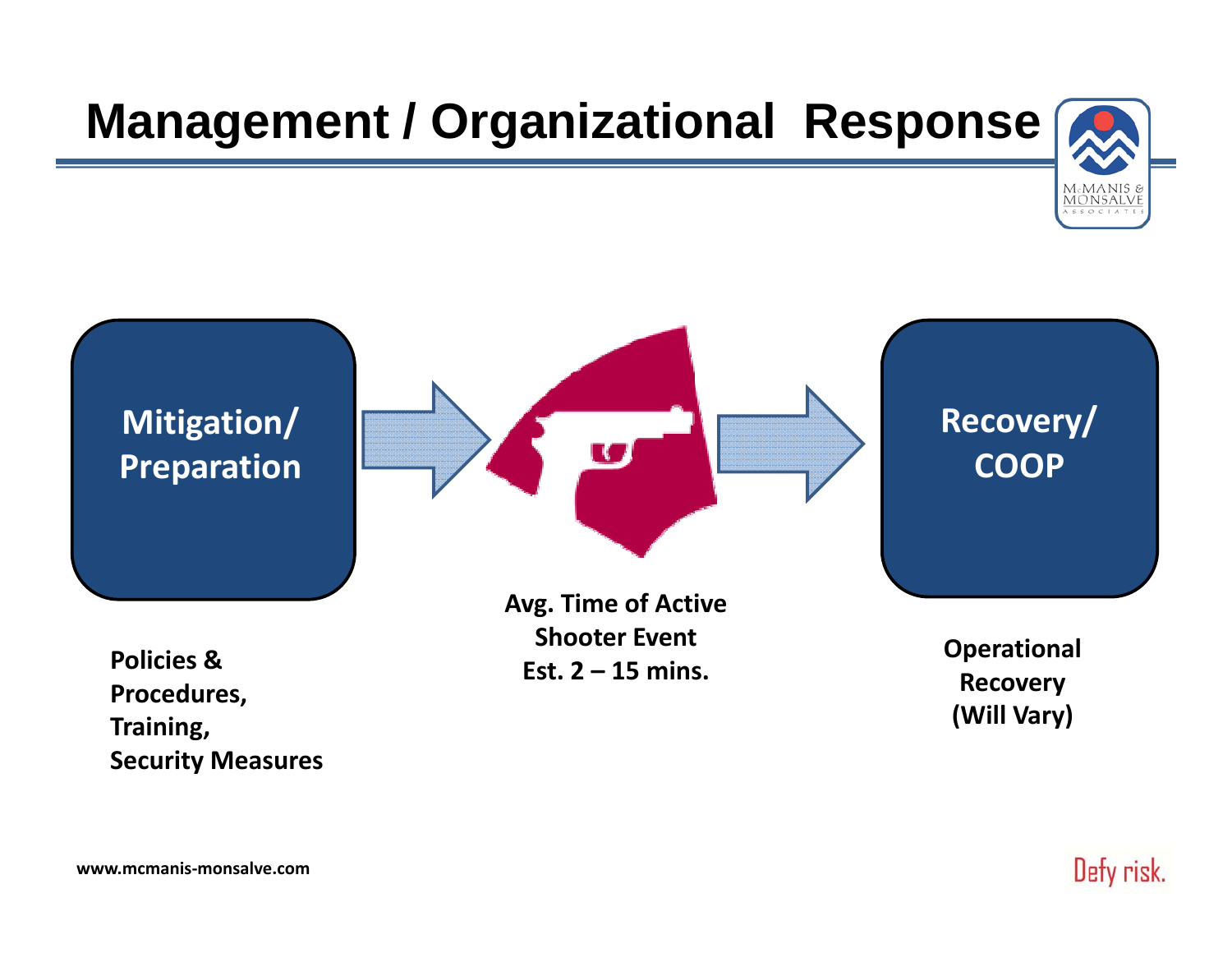# **Prior Preparation – Diagnostic Approach**



Taking <sup>a</sup> diagnostic approach to assessing organizational readiness and resilience.



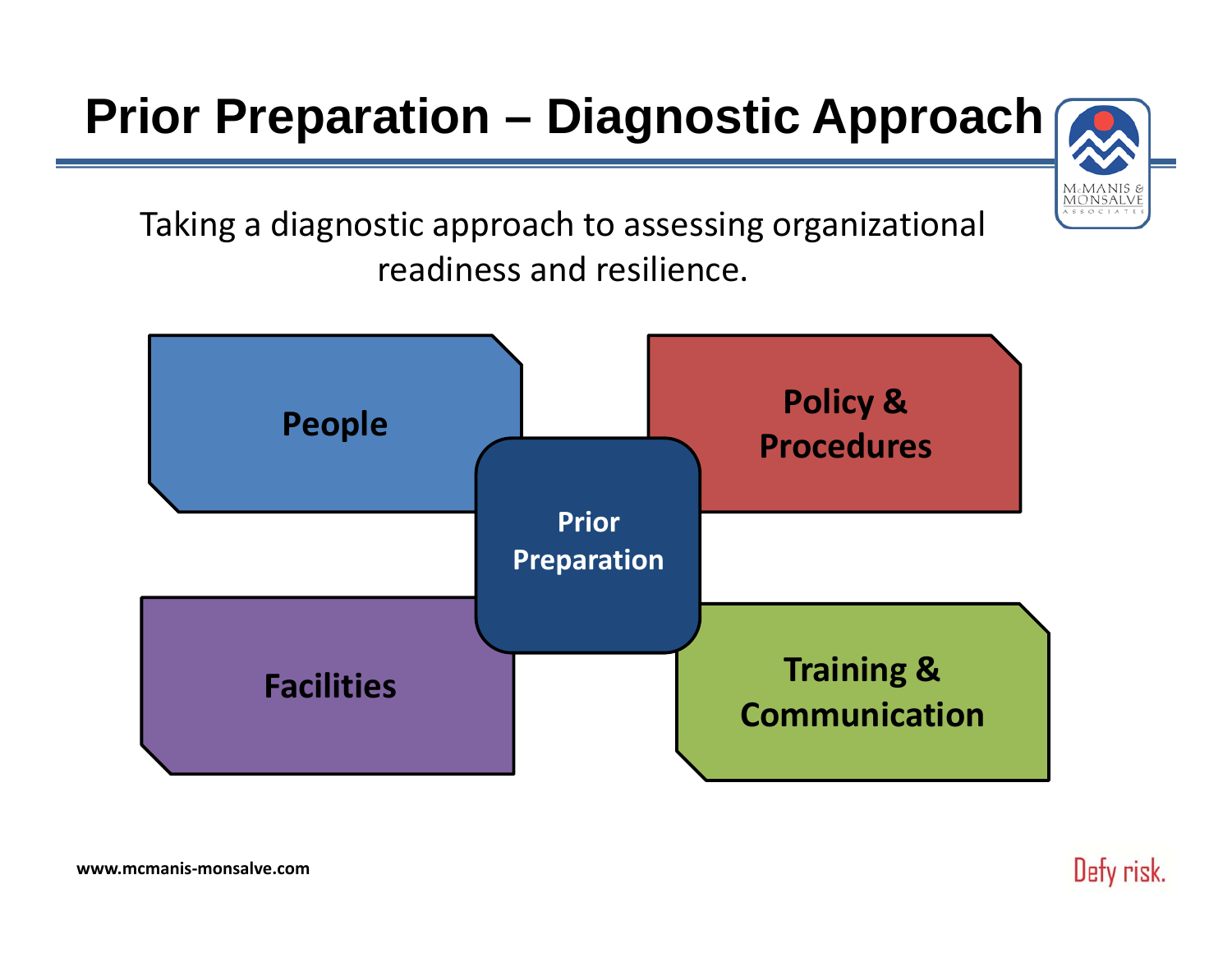# **People**



- • Background checks on employees, vendors and contractors
- • Organizational support for employees identifying potential risks: *aberrant behavior, suspicious activities*
- Knowing your people
- Are there clear roles and responsibilities for supporting evacuations
- Use of outside resources (i.e. police, health experts)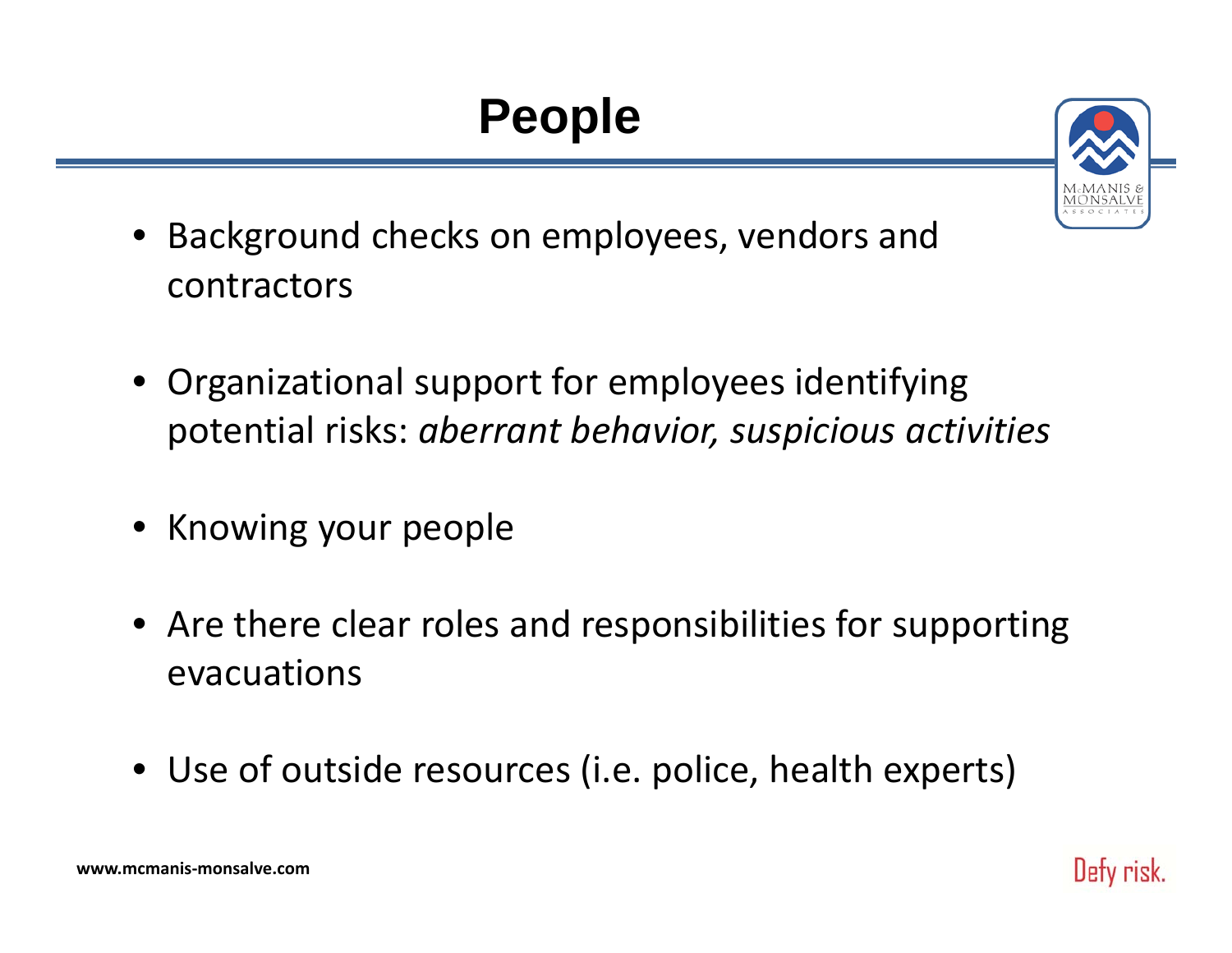# **Policy & Procedures**

- Has an active shooter incident response been integrated into existing emergency operation plans?
- Zero‐tolerance policy for workplace violence. Fair and consistent disciplinary procedures.
- Does the organization have an appropriate threat notification system(s) for alerting, directing, and communicating with personnel?
- Are there lockdown procedures for buildings, offices, etc.
- Is workplace violence insurance required?

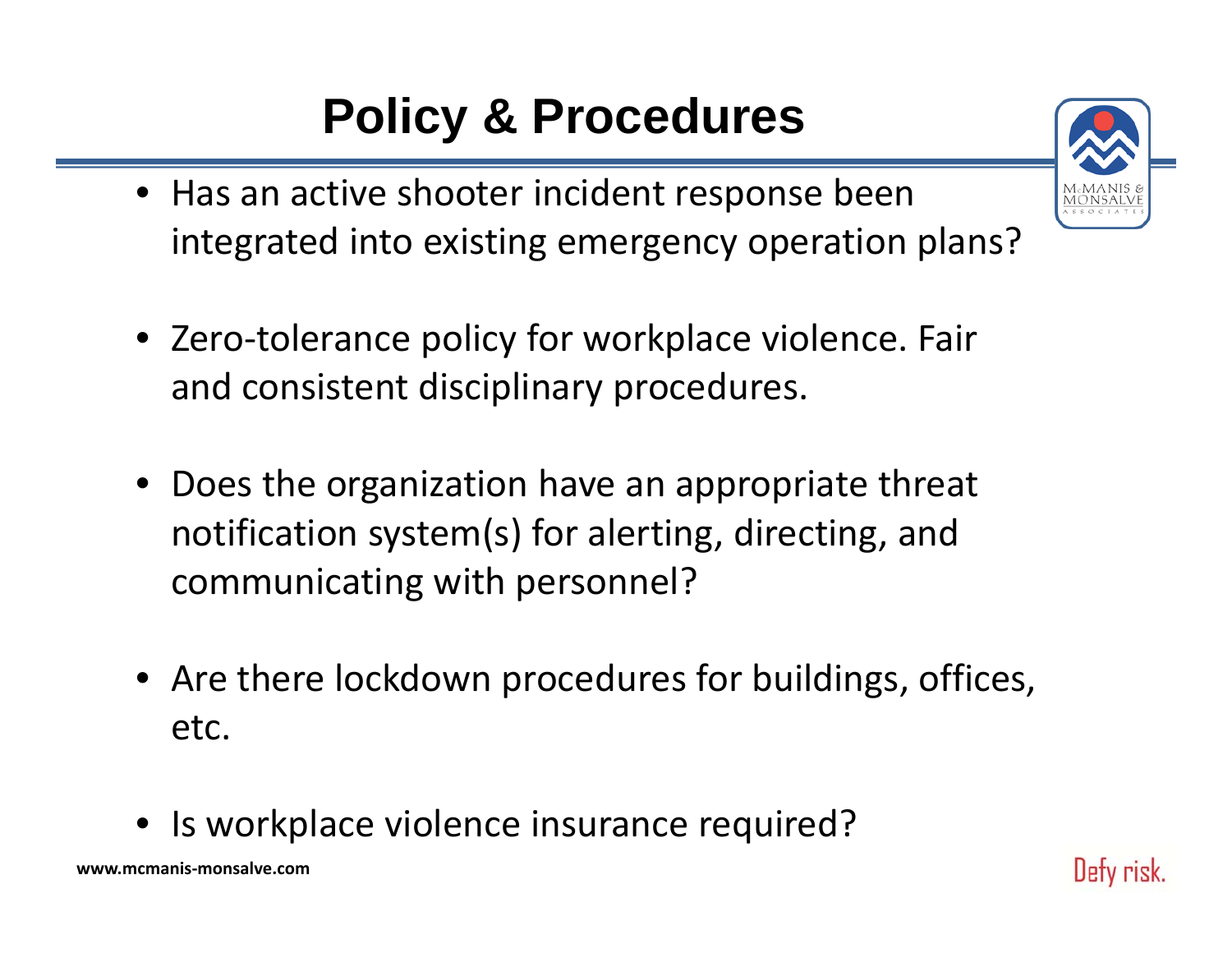# **Facilities**



- Has a facility assessment been conducted from an active shooter perspective.
	- Does the facility have the ability to provide shelter or safe areas if employees cannot evacuate?
	- What are existing security measures (*panic alarms, guard force, CCTV, emergency lighting*)
	- Guard forces armed or unarmed, response posture.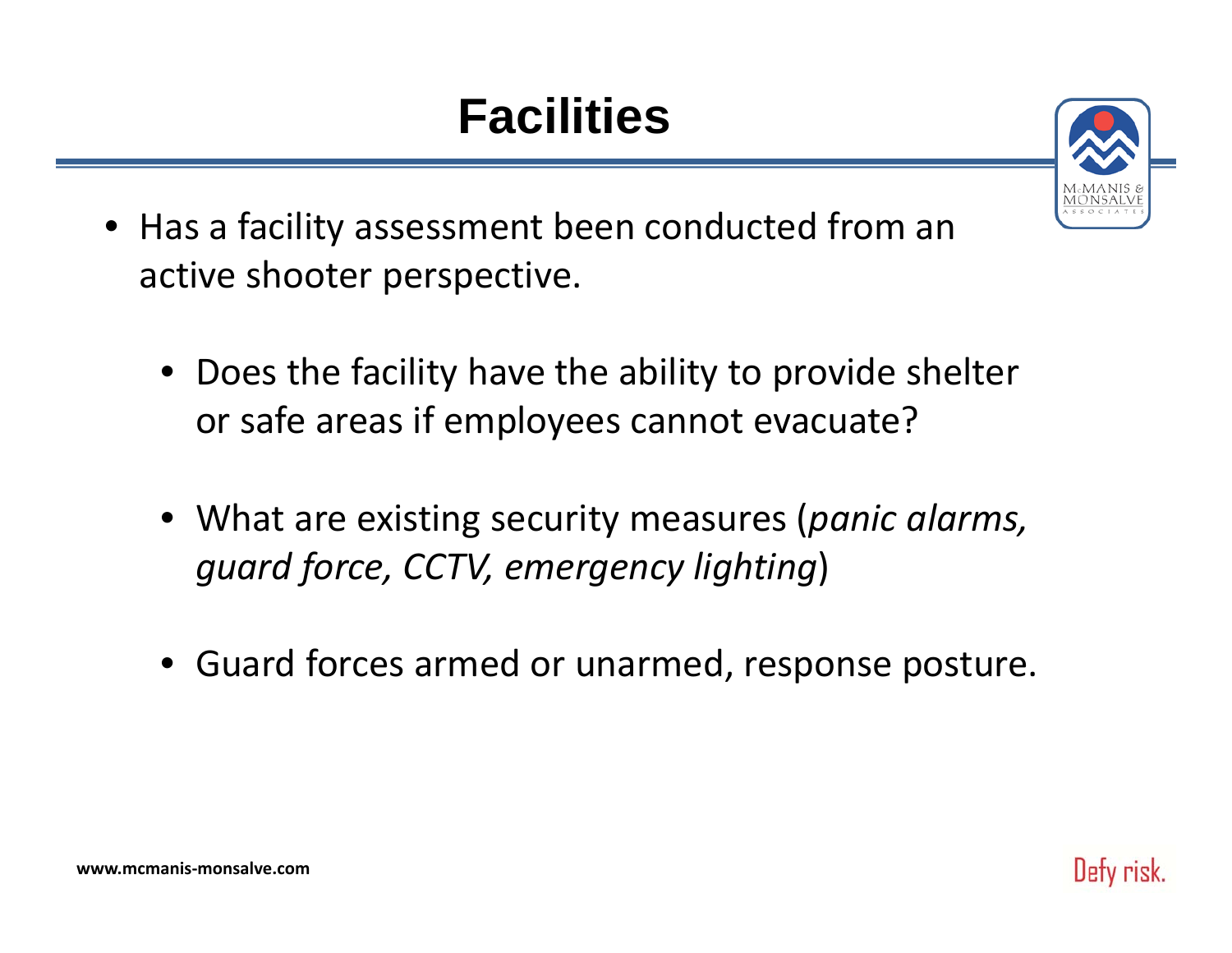### **Training & Communication**



Dety risk.

- Are there proactive measures in place for employees to identify individuals who may pose a potential threat (Pre‐incident indicators)?
- Do staff understand evacuation and contingency plans? Are plans exercised?
- Do staff understand how to behave/react to first responders?
- Clear communication is CRUCIAL!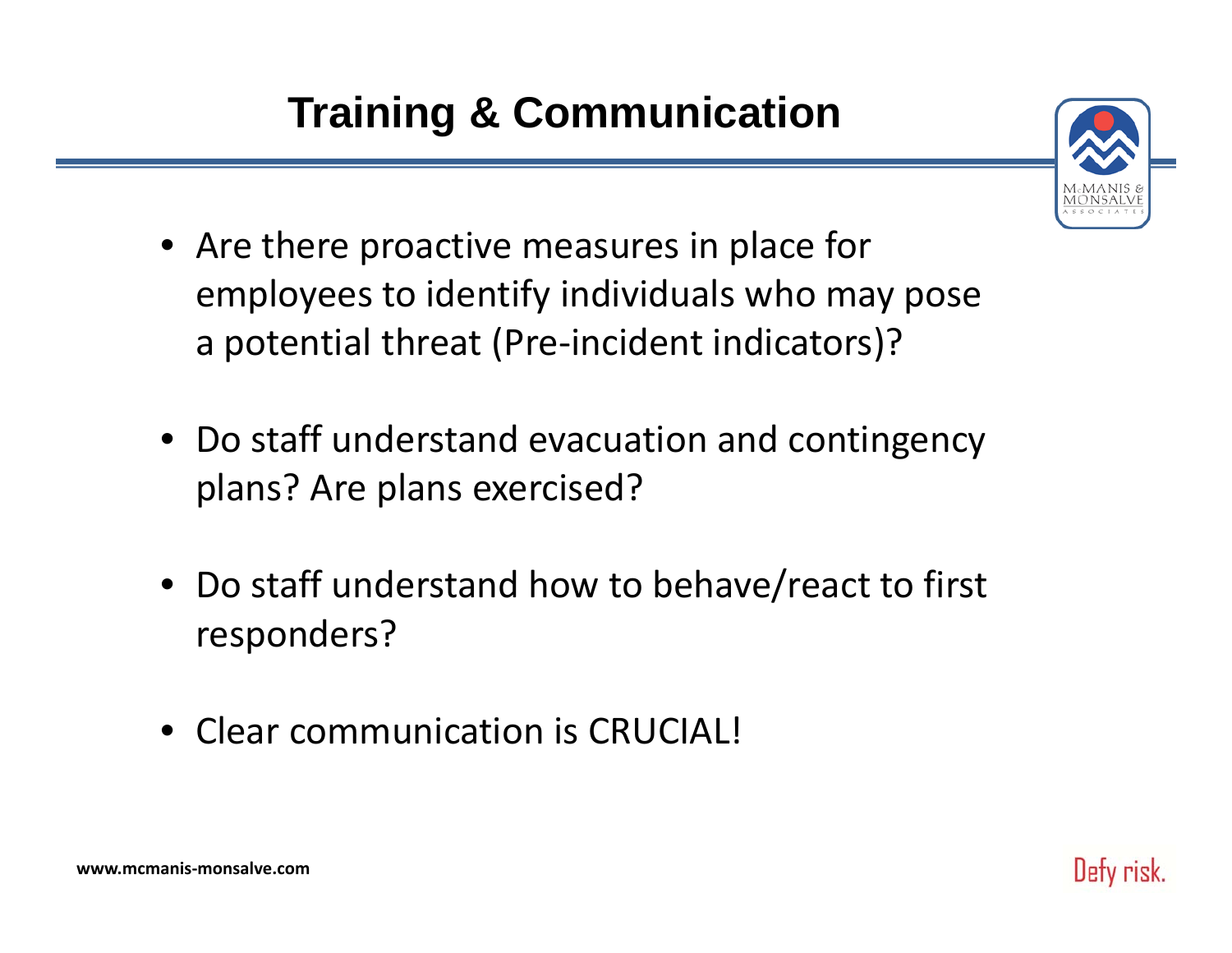# **Recovery & COOP Activities**



After an event your facility will become <sup>a</sup> crime scene and affect operations;

- Established back‐up facilities. Incident area will be <sup>a</sup> crime scene for an extended period of time.
- HR capability to address employee loss, new recruitment, and loss in productivity
- Employee/Family assistance
- •• Crisis communications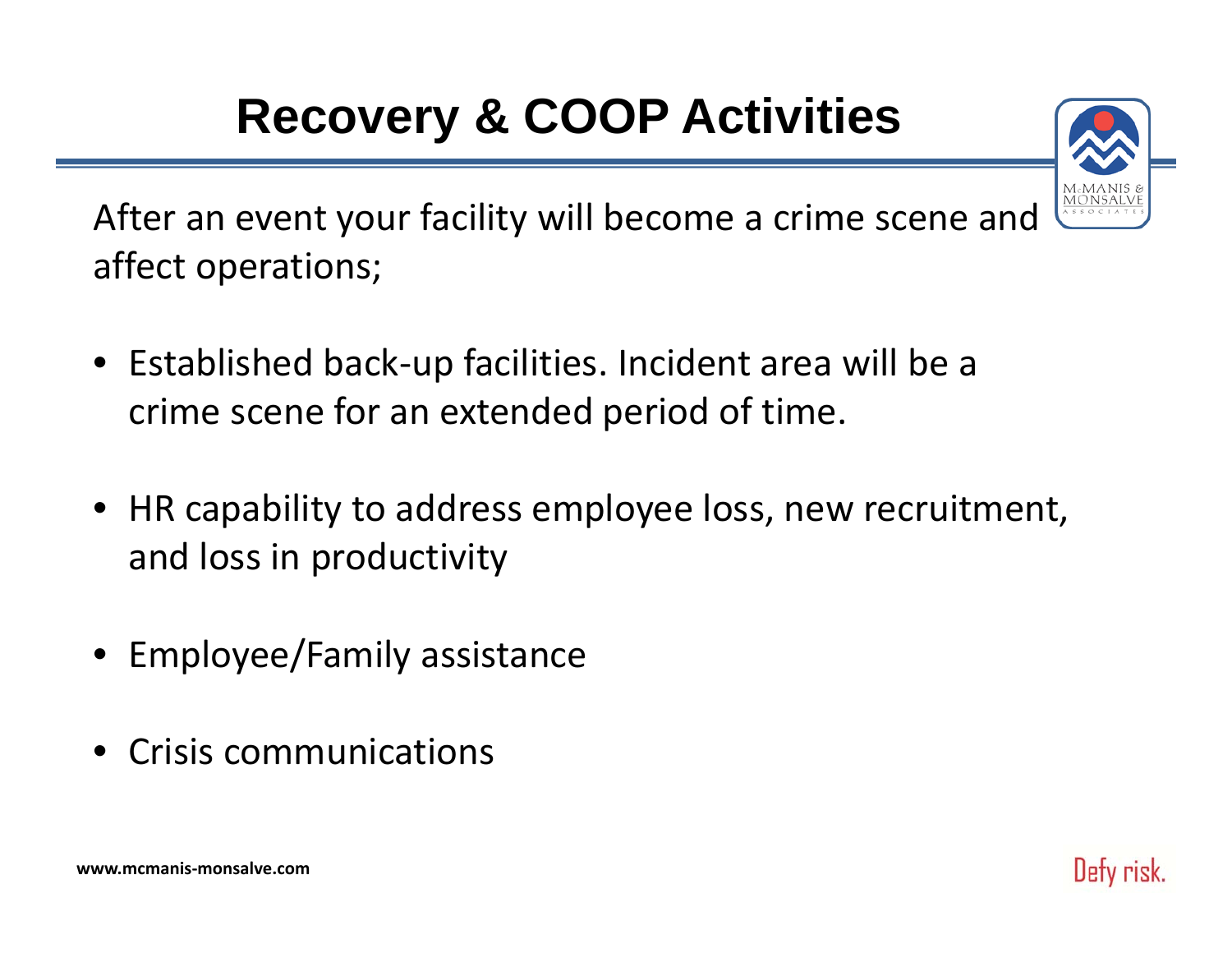# **Pre-Incident Behavioral Indicators**



- •Changes in normal behavior
- •Anger problems
- •Change in appearance / Personal hygiene
- •Personal problems (financial, marital, health)
- •Talking about violence
- •**•** Suicide or Homicidal ideation
- •Stalking / Infatuation / Harassment
- •Non‐compliance and disciplinary problems

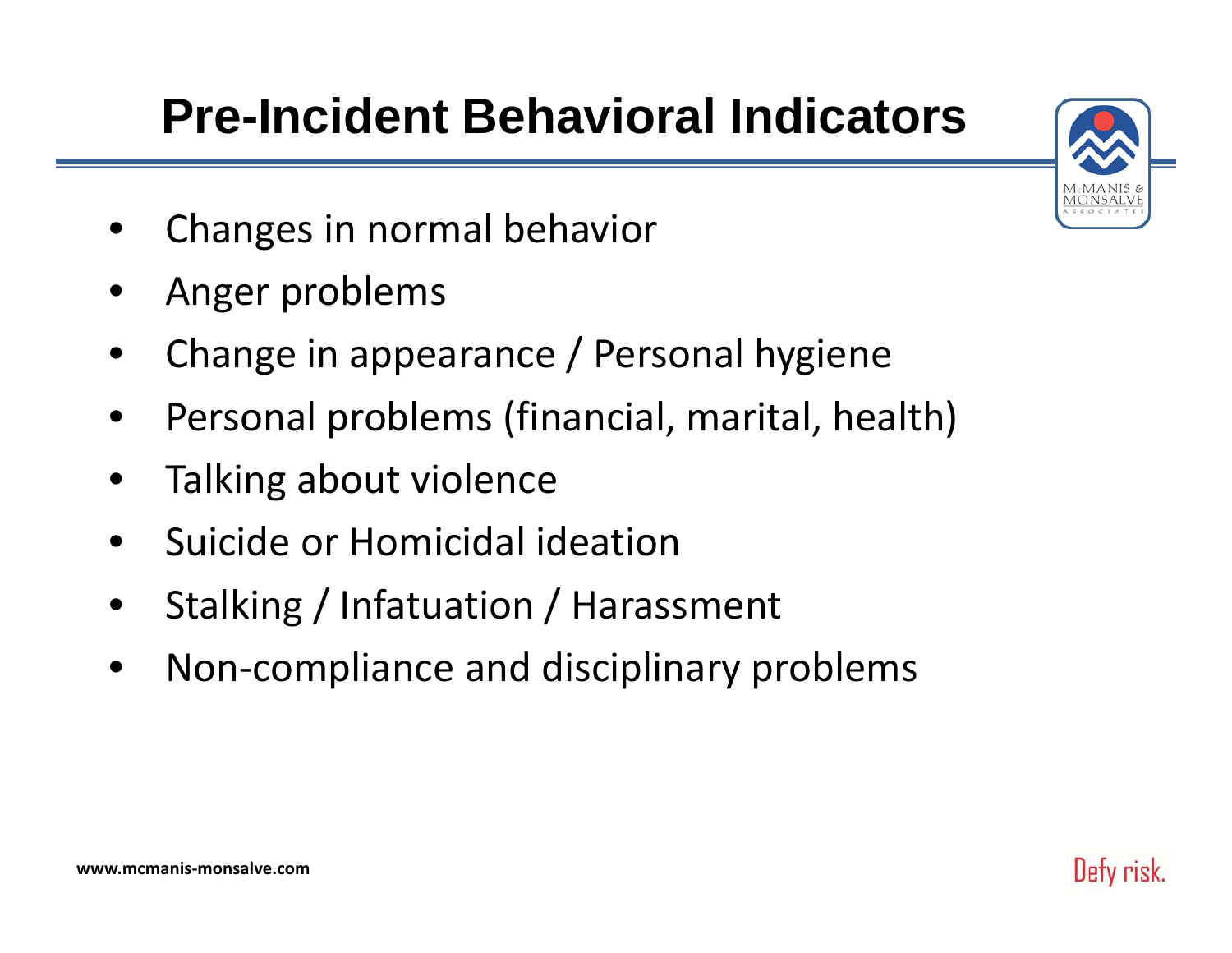# **Pre-Incident Behavioral Indicators (cont'd)**



- •Strange and aberrant behavior (Bully‐like)
- •Paranoia
- •• Violence and cruelty
- •Acting out / Inappropriate responses
- •• Police contact
- •Mental health history related to being dangerous
- •Expressionless face
- •• Interest in police/military/terrorism activities and materials
- •Use of alcohol/drugs

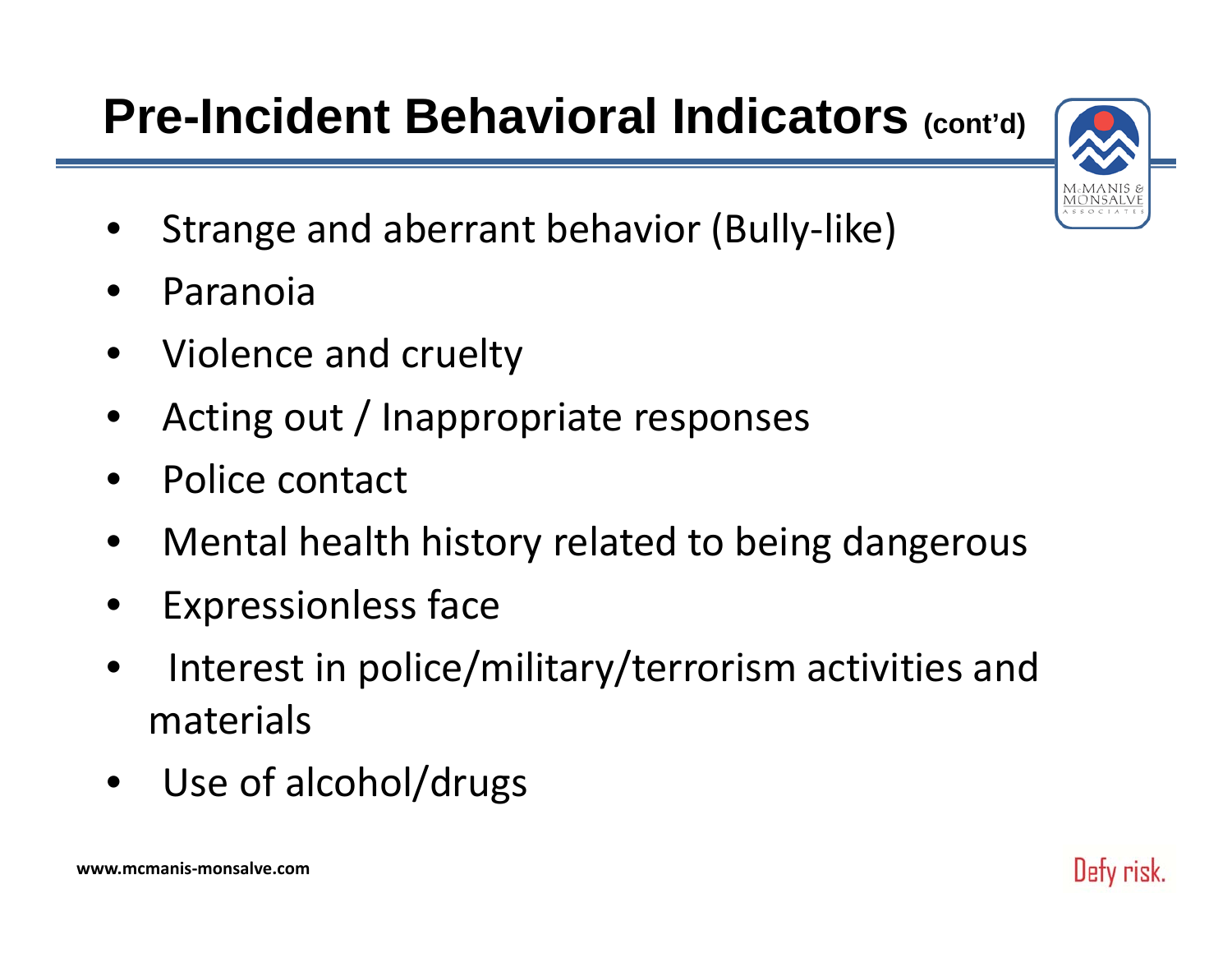# **Key Take-Aways**

- Active shooter events are sudden, violent, and can occur anytime, anyplace.
- Assess your environment
- Adopting <sup>a</sup> survival mindset (If/then vs. when/then)
- Have <sup>a</sup> plan (develop, implement, train)
- Have clear policies and procedures
- Communicate, Communicate, Communicate